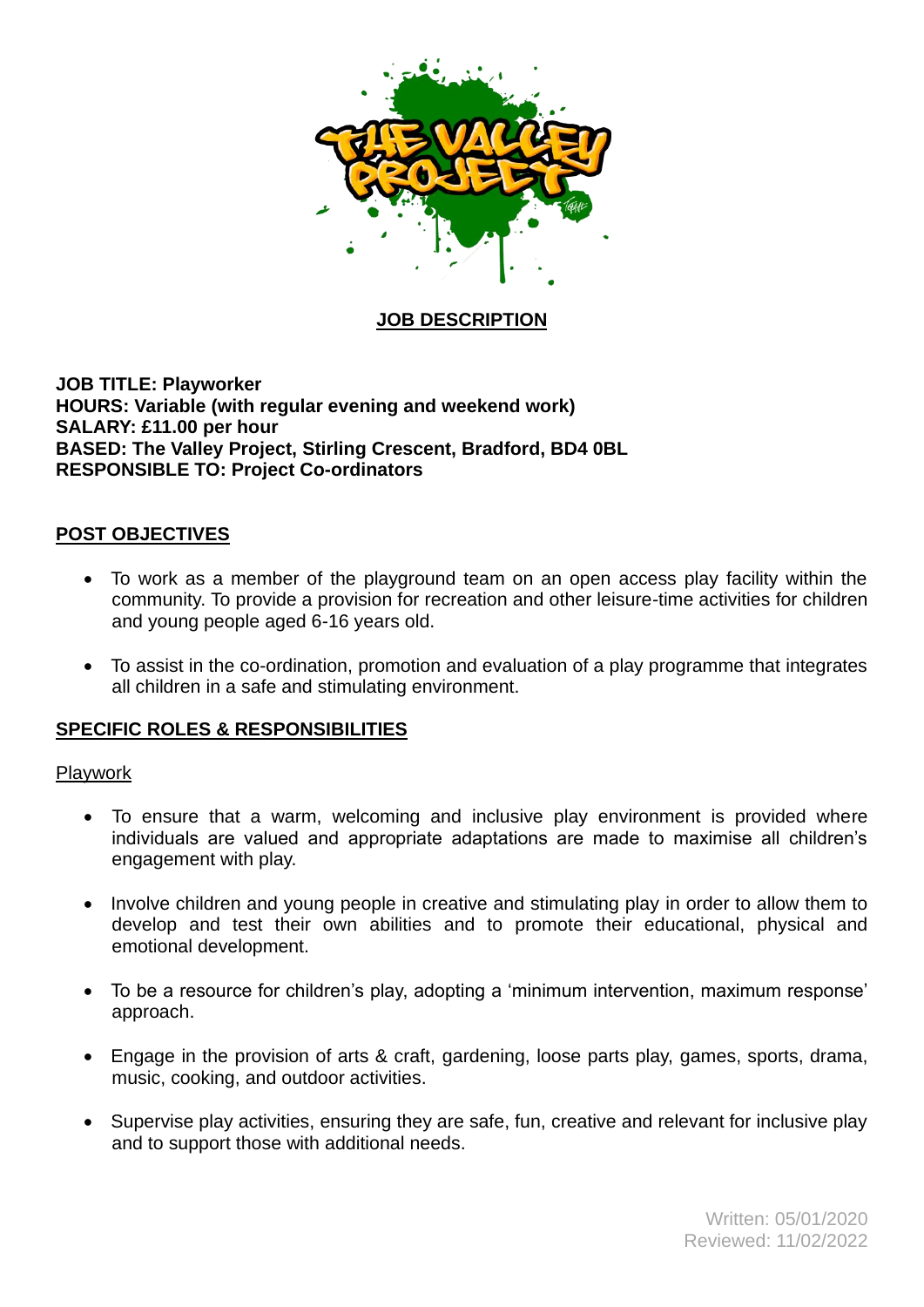- Undertake monitoring and evaluation methods and the collection of appropriate data and evidence to measure
- Undertake required Continuing Professional Development to ensure play best practice is followed.

## Health & Safety

- Maintain and monitor the physical aspects of the playground to the appropriate health and safety standards.
- Ensure the safety and well-being of children using the playground.
- Assist with daily Health and Safety checks in line with the playground's Health & Safety policy.
- Ensure that Health & Safety issues which cannot be dealt with are brought promptly to the Project Co-ordinator's attention.
- Aware of safeguarding policies and procedures.

#### Playground Maintenance

- Help maintain the playground in a clean, tidy and attractive condition.
- Carry out physical tasks necessary to maintain safe and secure premises.
- Ability to carry out maintenance or prepared to be trained.

### **General**

- Assist with implementing the Playground's risk benefit assessments and policies, in particular Equal Opportunities, Anti-discriminatory Practice, Health & Safety and Child Protection.
- Promote the aims and objectives of the playground.
- Take part in Trainings, Supervision meetings and debriefings.
- Undertake training and other staff development activities.
- Ensure cleaning of the playground is completed prior to each session.
- To be flexible with hours of work and to be available to work evenings, weekends, indoors and outdoors, in term time and school holidays as required.

(The Valley Project expects its employees to work flexibly within the framework of the duties and responsibilities specified above. This means that the post holder may be expected to carry out work that it not specified in the job profile but which is within the remit of the duties and responsibilities.)